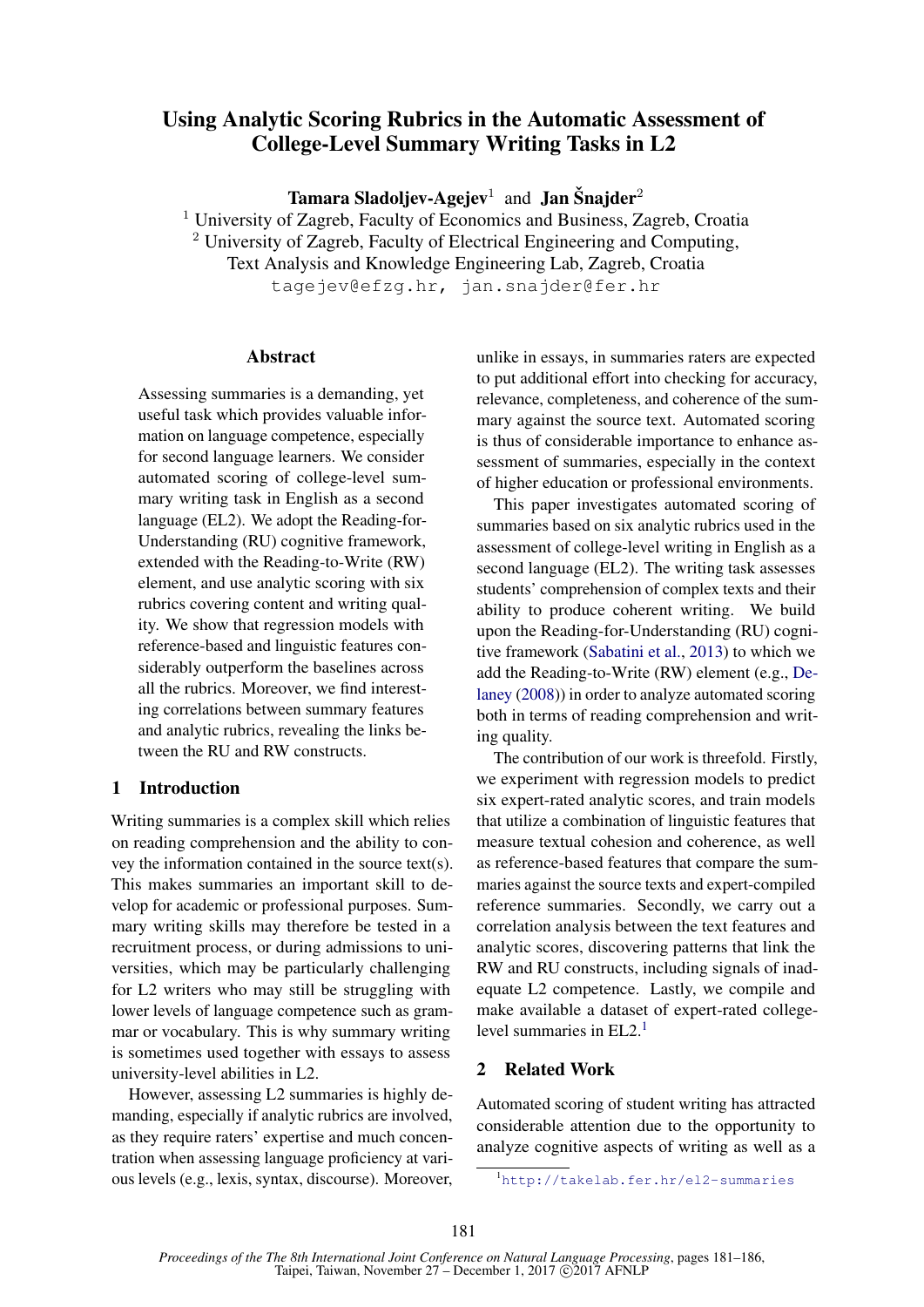need to automate the time-consuming, cognitively demanding, and sometimes insufficiently reliable assessment process, e.g., (Burstein et al., 2013; Rahimi et al., 2015). Much has been done in the area of L1 and L2 essays, e.g., with Coh-Metrix (Crossley and McNamara, 2009; McNamara et al., 2010; Crossley and McNamara, 2011), and some studies have investigated automated scoring also in summaries, e.g., (Madnani et al., 2013). As assignments which demonstrate students' reading/writing skills and their broader academic abilities, summaries have been studied as part of university-level L2 assessment; e.g., integrated task in (Guo et al., 2013).

In such research, holistic scoring mostly supported by well-defined descriptors, e.g., (Rahimi et al., 2015), has predominantly been used to compare against automatically computed features to asses essay quality, e.g., (McNamara et al., 2010), coherence and related concepts such as comprehension in summaries, e.g., (Madnani et al., 2013; Mintz et al., 2014), ease of reading (Burstein et al., 2013) or essay organization. To the best of our knowledge, no research reports have been published on using human raters' multiple analytic scores in such studies.

From a technical perspective, the work most similar to ours is that of Madnani et al. (2013), whose model also uses reference-based features, sourcecopying features as well as a feature signaling text coherence for automated scoring of summaries. However, they frame the problem as a classification task and predict a single holistic score, whereas we frame the problem as a regression task and predict the scores for six rubrics.

## 3 Reading-for-Understanding and Reading-to-Write in L2

Summarization can be perceived as a Reading-for-Understanding (RU) task as discussed by Madnani et al. (2013) based on (Sabatini et al., 2013). In other words, summarizing includes lower- and higher-level comprehension processes leading to establishing coherence according to the most plausible intended meaning of the source text (Grosz and Sidner, 1986). Meaning is thus actively constructed by selecting and organizing the main ideas of the text into a coherent whole. When the result of comprehension processes is articulated in writing, there is a need to introduce cohesion devices which signal the rhetorical structure of the text and ensure

a smooth flow of sentences. Summary writing is thus also a Reading-to-Write (RW) task (e.g., Delaney (2008)) demonstrating the ability to "convey information" as "a central component of real-world skills" (Foltz, 2016).

While there is a natural overlap between RU and RW (since RW includes and largely depends on RU), the difference between the two constructs is more prominent when summaries are written in L2. For example, a text which is mostly well understood by a non-native speaker may be poorly summarized due to insufficiently developed L2 writing leading to overreliance on bottom-up processing and lack of content integration. The RW manifestation of such problems may be "inability to paraphrase" and plagiarism, poor cohesion (Kirkland and Saunders, 1991), or weak text organization. Conversely, advanced L2 writing may sometimes combine with superficial reading (also seen in native speakers), resulting in factually inaccurate, incomplete, or incoherent summaries.

Analytic scoring based on different rubrics (e.g., accuracy, cohesion) is therefore particularly appropriate when assessing summaries in L2 as it offers more informative feedback (Bernhardt, 2010) and better captures different facets of L2 writing competence than holistic assessment (Weigle, 2002). However, analytic scoring is often exceptionally demanding for raters, especially in the case of longer texts and more than four or five scoring categories (CEFR), which motivates the use of automated assessment.

## 4 Data Collection

The research encompassed 114 first-year business undergraduates whose competence in English as L2 was predominantly upper intermediate and advanced. Two text-present summary writing tasks (tot. 228 summaries) were administered for two respective articles (ca. 900 words each) taken from *The Economist*, a renowned business magazine. Both times participants were required to read the article and write a summary of about 300 words. Participants were instructed that the summary should clearly present the main ideas to a third person who did not read the article.

In this work, we conceptualize RW as the ability to produce a well-organized writing with wellconnected sentences (cohesion), clear paragraphing, topic sentences, and clear links between paragraphs (text organization), while RU is about cover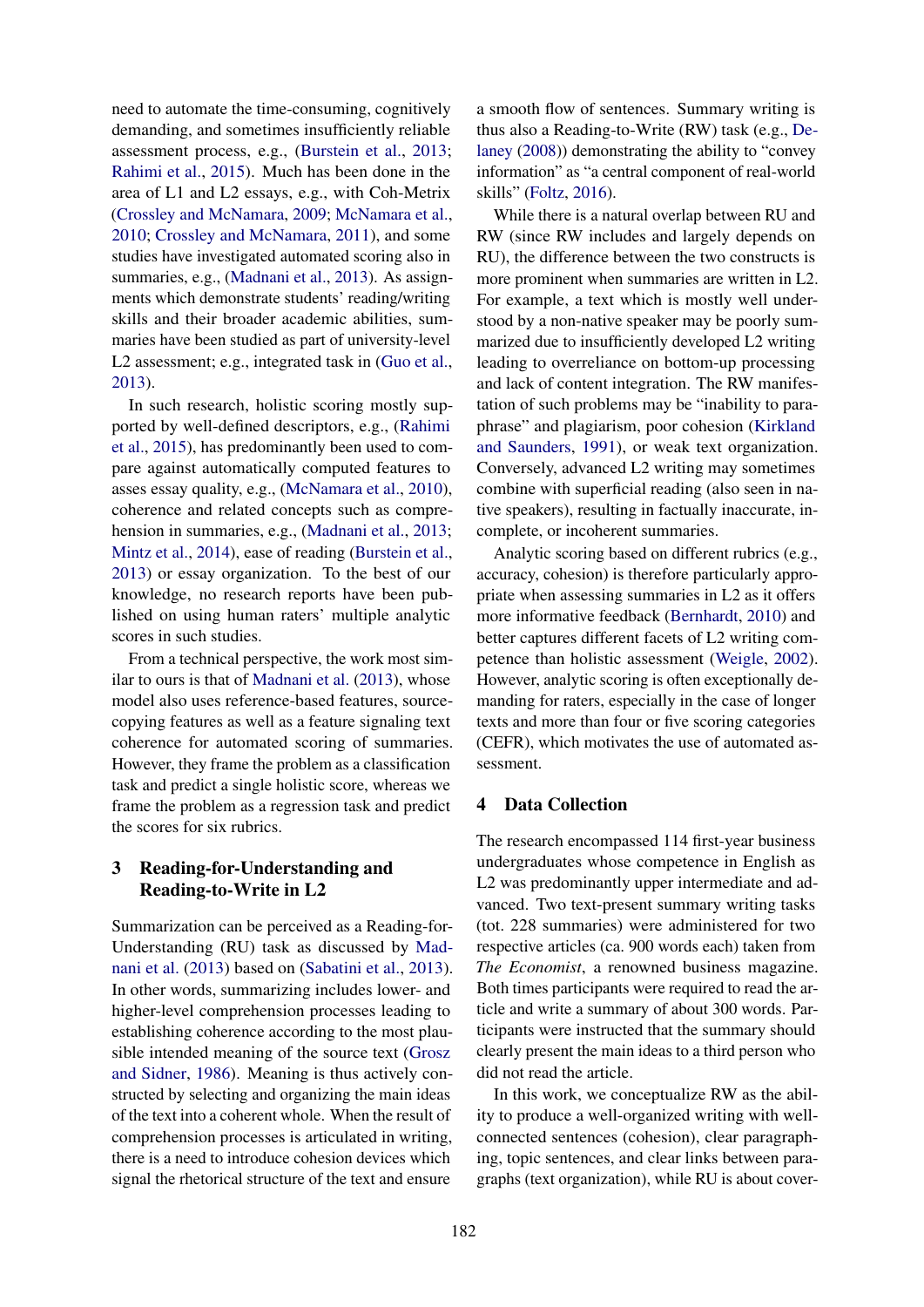ing the content of the source text accurately (factually accurate at the local level), completely (all the main ideas covered), relevantly (important ideas included), and coherently (a logical flow of ideas).

Two expert raters assessed the summaries on the 4-point analytic scales (grades 0–3) consisting of the RU content-based (accuracy/Acc, completeness/Cmp, relevance/Rev, and coherence/Chr), and RW text-based rubrics (cohesion/Chs, text organization/Org). The scales were quantified to the extent possible (e.g., by defining the number of cohesion breaks or accuracy errors for each grade). Inter-rater reliability measured by weighted kappas was as follows: accuracy 0.64, completeness 0.76, relevance 0.76, coherence 0.69, text organization 0.76, and cohesion 0.83. Despite adequate reliability, the relatively small number of summaries allowed the raters to discuss and agree all the grades.

Before automated scoring, all the summaries were checked for spelling and basic grammar (e.g., adding "s" to verbs in the present tense of the third person singular), as we were primarily interested in higher-level comprehension processes in the RU/RW construct, and not in grammar or spelling. Also, two reference summaries for each text were written by experts following the same instruction as the one given to students.

## 5 Automated Scoring

We frame the automated scoring as a multivariate regression task and train separate regression models for each of the six rubrics. Each regression model is trained to predict the expert-assigned score on a 0– 3 scale. In using regression instead of classification, we utilize the ordinal nature of the rubric scores, but posit the equidistance of two consecutive scores.

Features. Each of the six regression models is trained on the same set of features. The features can be grouped into reference-based features (BLEU, ROUGE, and "source-copying" features) inspired by (Madnani et al., 2013), and linguistic features derived from Coh-Metrix indices. For preprocessing (sentence segmentation and tokenization), we use the NLTK toolkit of Bird (2006).

• BLEU (Papineni et al., 2002) is a precisionbased metric originally used for comparing machine-generated translations against reference translations. In our case, BLEU measures the n-gram overlap between the student's summary and the source text. The rationale is that a good summary will refer to the ideas from – and hence likely reuse fragments of – the source text.

- ROUGE (Lin and Hovy, 2003), is a recalloriented metric originally used for evaluating automated summarization systems. Following (Madnani et al., 2013), we use ROUGE to compare the student's summary against the two reference summaries. ROUGE is complementary to BLEU and measures to what extent the student's summary resembles the reference summaries. The intuition is that a good summary should cover all the ideas described in the reference summaries, which will be indicated by a high n-gram overlap between the two. We use five ROUGE variants: ROUGE-1, ROUGE-2, ROUGE-3, ROUGE-L, and ROUGE-SU4.
- Complementary to ROUGE, we adopt four source-copying features from (Madnani et al., 2013). CopiedSumm and CopiedText features are the sum of lengths of all the n-grams of length three or longer that are copied from the original text divided by the length of the summary and the source text, respectively. **MaxCopy** is the length of the longest n-gram copied from the source text. FirstSent is the number of source-text sentences that share an n-gram of length at least two with the first sentence of the summary.
- We use Coh-Metrix indices (Graesser et al., 2004; McNamara et al., 2014) to measure the cohesion and coherence of the summaries. The Coh-Metrix tool<sup>2</sup> computes a wide range of indices, from which we selected 48: 11 descriptive (DES), 12 referential cohesion (CRF) 8 LSA overlap, 9 connectives (CNC), and 8 situation model (SM) indices.

Models. We use two regression algorithms: an L2-regularized linear regression model (Ridge regression) and a non-linear support vector regression (SVR) machine (Drucker et al., 1997) with an RBF kernel. Both algorithms rely on regularization to alleviate the problem of overfitting and multicollinearity. In addition, we experiment with feature selection based on the F-test for each feature, retaining all, 10, or 5 top-ranked features, yielding six different models. We use the sklearn implementation of the algorithms (Pedregosa et al., 2011).

Setup. We evaluate the models using a nested  $10\times5$  cross-validation, where the inner five folds

<sup>2</sup>http://cohmetrix.com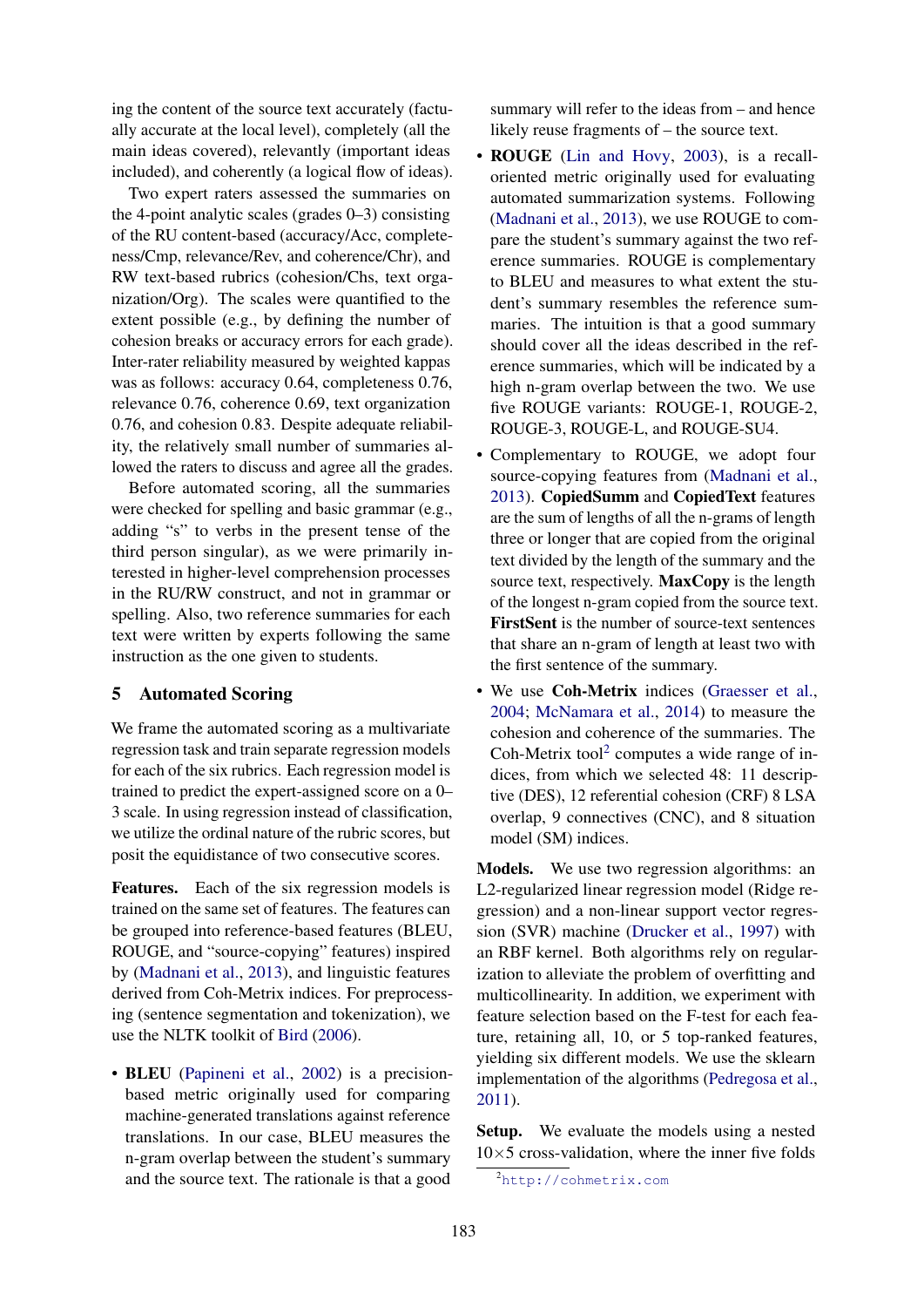| Model           | Acc     | Cmp     | Rel     | Chr     | Org     | Chs     |
|-----------------|---------|---------|---------|---------|---------|---------|
| <b>Baseline</b> | 43.5    | 42.3    | 46.3    | 35.8    | 37.4    | 36.6    |
| Ridge-all       | 42.2    | 51.6    | 46.8    | 42.3    | 39.3    | 48.1    |
| Ridge-10        | $54.1*$ | $54.1*$ | 46.8    | $47.7*$ | 43.2    | $55.9*$ |
| Ridge-5         | $54.1*$ | 50.2    | $50.8*$ | $47.3*$ | $44.5*$ | 53.8*   |
| SVR-all         | 44.8    | 47.2    | 49.4    | 35.8    | 39.7    | 36.6    |
| $SVR-10$        | 30.3    | 37.9    | 41.3    | 35.3    | $28.2*$ | 36.5    |
| $SVR-5$         | $29.6*$ | 39.5    | 35.2    | 34.4    | 36.2    | 37.4    |

Table 1: Accuracy of automated scoring across the six rubrics for the baseline and the six models using all, 10, and 5 features. Maximum scores for each rubric are shown in bold; "\*" indicates statistically significant difference against baseline at  $p < 0.05$ .

are used to optimize the hyperparameters via grid search. The models' performance is measured in terms of accuracy averaged over the five outer folds, by rounding the predictions to closest integers prior to computing the accuracy scores. All the features are z-scored on the train set, and the same transformation is applied on the test set. As the baseline for each rubric, we use the average expert-assigned score for that rubric. We use a two-tailed t-test to compare against the baseline, after having verified that the normality assumption is met.

Results. Table 1 shows the results. We observe that the performance varies considerably across the models and rubrics. The non-linear SVR models perform rather poorly in comparison to the baseline. On the other hand, ridge regression models with 5 or 10 features (depending on the rubric) outperform the baselines on all the six rubrics (the difference is significant at  $p < 0.05$ ). The improvement is most marked for cohesion and coherence (52% and 33% relative improvement, respectively), while the organization rubric appears to be the most difficult to predict. Feature selection improves the performance of ridge regression, suggesting that feature redundancy persists despite regularization.

#### 6 Correlation Analysis

While the reference-based and linguistic features serve as good predictors for the analytic scores of college-level summaries in EL2, we expected not all the features to be equally important for all the scores. We therefore analyzed the correlations between the rubric scores and features which were ranked among the top five for any of the rubrics, plus the ROUGE-3 feature. Table 2 shows Spearman's rank correlation coefficients.

|                                            | Acc                  | Cmp                           | Rel                           | Chr                           | Org                           | Chs                           |
|--------------------------------------------|----------------------|-------------------------------|-------------------------------|-------------------------------|-------------------------------|-------------------------------|
| <b>BLEU</b>                                | 0.27                 | $-0.38$                       | $-0.50$                       | $-0.51$                       | $-0.49$                       | $-0.60$                       |
| CopiedOrig<br>CopiedSumm<br>MaxCopy        | 0.30<br>0.32<br>0.29 | $-0.36$<br>$-0.35$<br>$-0.35$ | $-0.48$<br>$-0.46$<br>$-0.39$ | $-0.51$<br>$-0.52$<br>$-0.40$ | $-0.49$<br>$-0.48$<br>$-0.34$ | $-0.61$<br>$-0.59$<br>$-0.38$ |
| <b>CNCAdd</b><br><b>CNCAll</b><br>CNCLogic |                      | 0.36<br>0.33                  | 0.42<br>0.42<br>0.39          | 0.30<br>0.34                  | 0.31<br>0.31<br>0.40          | 0.39<br>0.42<br>0.46          |
| <b>CRFAOa</b><br><b>CRFCWO</b> a           |                      |                               | 0.31<br>0.31                  | 0.41<br>0.37                  | 0.36<br>0.36                  | 0.44<br>0.42                  |
| <b>DESWLIt</b><br><b>DESWLsy</b>           | 0.29<br>0.28         | 0.28<br>0.28                  |                               |                               |                               |                               |
| ROUGE-3                                    |                      |                               | -0.30                         |                               | -0.25                         | $-0.34$                       |

Table 2: Correlations between top-ranked features and the six rubrics. Correlations of a magnitude  $<$ 0.25 are omitted. All shown correlations are statistically significant at  $p < 0.05$ .

The analysis reveals two correlation patterns between (1) human analytic scoring of RU (e.g., accuracy) and RW (e.g., cohesion), and (2) the computationally derived features (linguistic and referencebased). On the one side, accuracy (local, factual) is the only RU/RW dimension which correlates positively with BLEU and the three source-copying features (CopiedOrig, CopiedSumm, and MaxCopy). Moreover, accuracy and completeness are the only two dimensions positively correlating with word length features, which may also be related to the copying effort (plagiarism) when summarizing a demanding text at lower L2 competence.

On the other side, all the other RU/RW dimensions (completeness, relevance, coherence, organization, and cohesion) correlate negatively with the plagiarism-related indices, as well as with ROUGE-3. Also, positive correlations are found in all the RU/RW dimensions but accuracy with some or all of the indices relating to coherent writing (i.e., CNC connectors and CRF argument and content word overlaps). Furthermore, text organization and cohesion, the RW dimensions in our study, show the same correlation patterns as two key contentbased criteria (RU): relevance and coherence.

## 7 Conclusion

In this paper we considered automated scoring of a college-level summary writing task in English as a second language (EL2), building on the Readingfor-Understanding (RU) cognitive framework to which we added the Reading-to-Write (RW) element. The automated scoring of the summaries was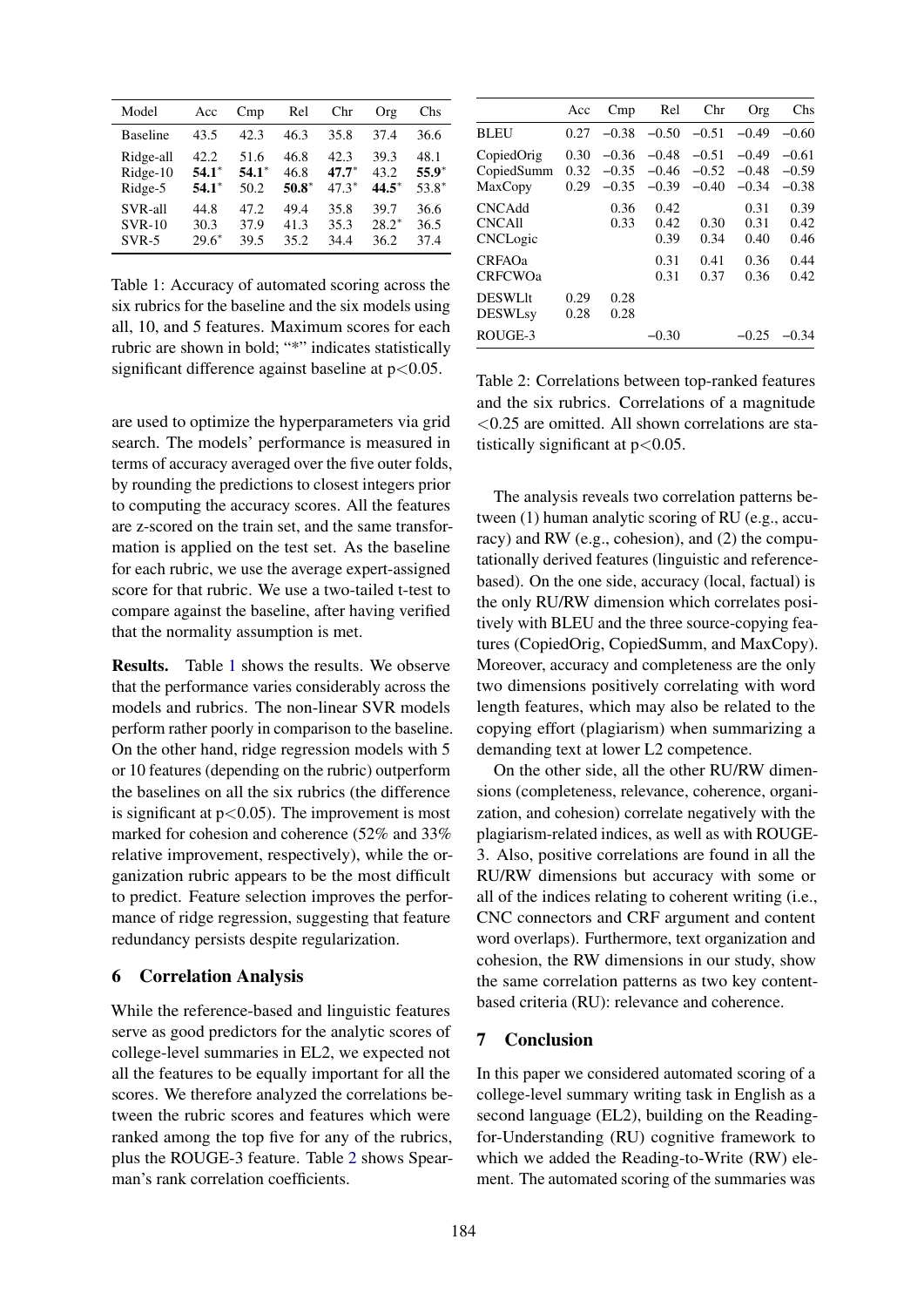based on six analytic rubrics. A regularized regression model which uses a combination of referencebased and linguistic features outperformed the baseline model across all the six rubrics, yielding accuracies between 44.5% and 55.9% on a 4-point scale.

While this result needs to be improved to be of practical use, we discovered interesting links between RW and RU in L2 and the potential of our system to measure the construct analytically. Local accuracy found in summaries may to a large extent be related to plagiarism as a strategy demonstrating underperforming RW (rather than successful RU) as inadequate L2 and/or less developed academic ability prevent comprehension and paraphrasing. Unlike accuracy, the other dimensions (completeness, relevance, coherence, text organization and cohesion) relate to active meaning construction when building a coherent mental representation (e.g., using connectors to clarify on the links between ideas), either in reading or writing. In RU, this may mean searching for relevant information, and integrating it into a coherent whole, while in RW, coherence is possibly achieved through cohesion and text organization.

#### Acknowledgments

We thank Svjetlana Kolić-Vehovec for her valuable advice on the construction of the analytic scales used in this study and to Višnja Kabalin-Borenić for her assistance in the assessment of the summaries we analyzed in this work. Our thanks also go to Marin Andrijašević for his technical support.

#### **References**

- Elizabeth B. Bernhardt. 2010. *Understanding Advanced Second-Language Reading*. Routledge.
- Steven Bird. 2006. NLTK: the natural language toolkit. In *Proceedings of the COLING/ACL on Interactive presentation sessions*, pages 69–72. Association for Computational Linguistics.
- Jill Burstein, Joel Tetreault, and Martin Chodorow. 2013. Holistic discourse coherence annotation for noisy essay writing. *Dialogue & Discourse*, 4(2):34–52.
- Scott A. Crossley and Danielle S. McNamara. 2009. Computational assessment of lexical differences in L1 and L2 writing. *Journal of Second Language Writing*, 18(2):119–135.
- Scott A. Crossley and Danielle S. McNamara. 2011. Understanding expert ratings of essay quality: Coh-Metrix analyses of first and second language writing. *International Journal of Continuing Engineering Education and Life Long Learning*, 21(2-3):170–191.
- Yuly Asencion Delaney. 2008. Investigating the reading-to-write construct. *Journal of English for Academic Purposes*, 7(3):140–150.
- Harris Drucker, Chris J.C. Burges, Linda Kaufman, Alex Smola, and Vladimir Vapnik. 1997. Support vector regression machines. In *Advances in neural information processing systems*, pages 155–161.
- Peter W. Foltz. 2016. Advances in automated scoring of writing for performance assessment. In *Handbook of Research on Technology Tools for Real-World Skill Development*, pages 659–678. IGI Global.
- Arthur C. Graesser, Danielle S. McNamara, Max M. Louwerse, and Zhiqiang Cai. 2004. Coh-Metrix: Analysis of text on cohesion and language. *Behavior Research Methods*, 36(2):193–202.
- Barbara J. Grosz and Candace L. Sidner. 1986. Attention, intentions, and the structure of discourse. *Computational Linguistics*, 12(3):175–204.
- Liang Guo, Scott A. Crossley, and Danielle S. McNamara. 2013. Predicting human judgments of essay quality in both integrated and independent second language writing samples: A somparison study. *Assessing Writing*, 18(3):218–238.
- Margaret R. Kirkland and Mary Anne P. Saunders. 1991. Maximizing student performance in summary writing: Managing cognitive load. *Tesol Quarterly*, 25(1):105–121.
- Chin-Yew Lin and Eduard Hovy. 2003. Automatic evaluation of summaries using n-gram cooccurrence statistics. In *Proceedings of the 2003 Conference of the North American Chapter of the Association for Computational Linguistics on Human Language Technology-Volume 1*, pages 71–78. Association for Computational Linguistics.
- Nitin Madnani, Jill Burstein, John Sabatini, and Tenaha O'Reilly. 2013. Automated scoring of a summarywriting task designed to measure reading comprehension. In *Proceedings of the Eighth Workshop on Innovative Use of NLP for Building Educational Applications*, pages 163–168. Association for Computational Linguistics.
- Danielle S. McNamara, Scott A. Crossley, and Philip M. McCarthy. 2010. Linguistic features of writing quality. *Written Communication*, 27(1):57– 86.
- Danielle S. McNamara, Arthur C. Graesser, Philip M. McCarthy, and Zhiqiang Cai. 2014. *Automated evaluation of text and discourse with Coh-Metrix*. Cambridge University Press.